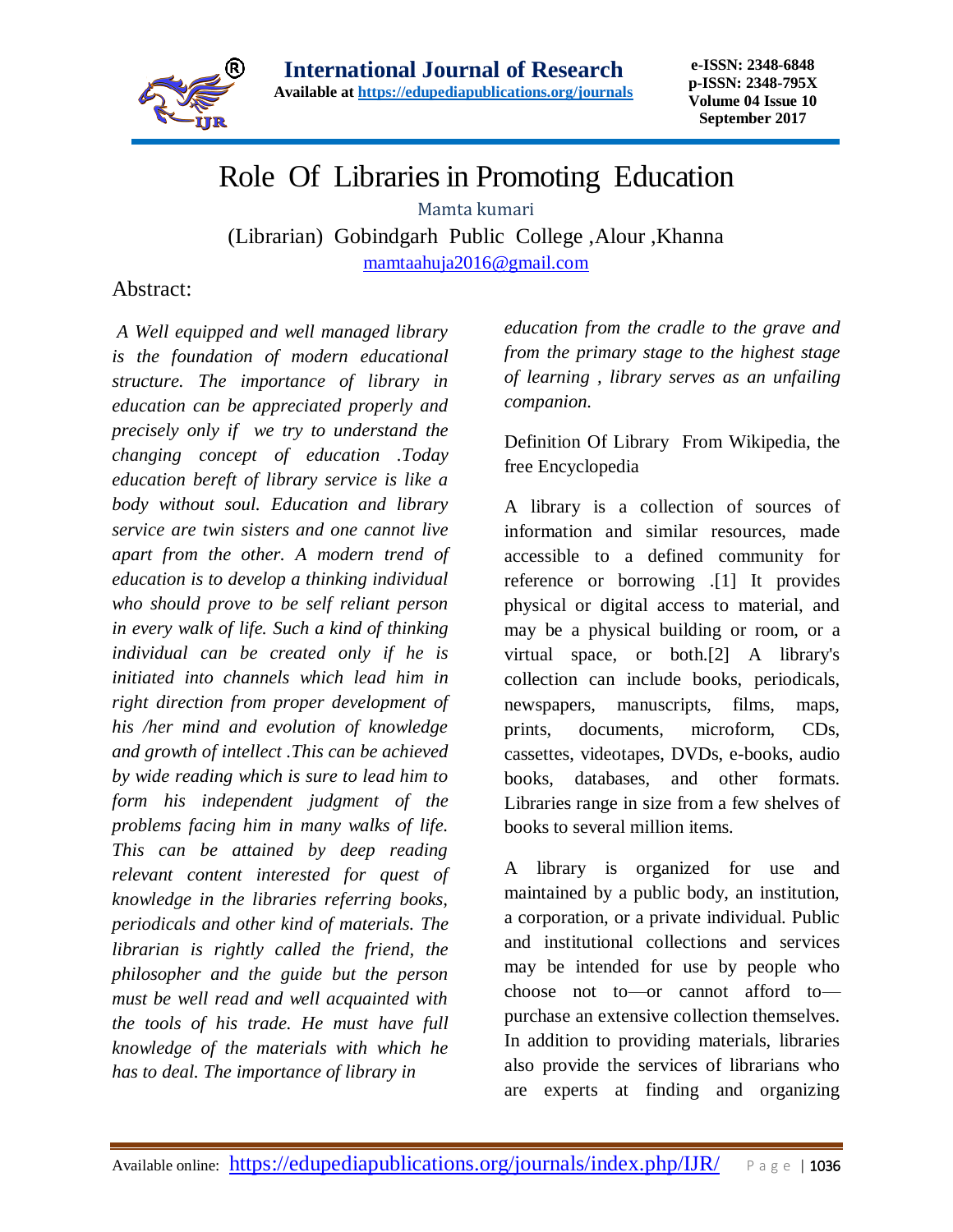

information and at interpreting information needs. Libraries often provide quiet areas for studying, and they also often offer common areas to facilitate group study and collaboration. Libraries often provide public facilities for access to their electronic resources and the Internet. Modern libraries are increasingly being redefined as places to get unrestricted access to information in many formats and from many sources. They are extending services beyond the physical walls of a building, by providing material accessible by electronic means, and by providing the assistance of librarians in navigating and analyzing very large amounts of information with a variety of digital tools.

### Types of libraries

Many institutions make a distinction between a circulating or lending library, where materials are expected and intended to be loaned to patrons, institutions, or other libraries, and a reference library where material is not lent out.

Modern libraries are frequently a blend of both, containing a general accumulation for circulation, and a reference collection which is confined to the library premises. Additionally, progressively, computerized accumulations empower more extensive access to material that may not circle in print, and empowers libraries to extend their accumulations even without building a bigger office.

Academic libraries are by and large situated on school and college and universities grounds and fundamentally serve the understudies and staff of that and other scholastic organizations. Some scholastic libraries, particularly those at open foundations, are available to individuals from the overall population in entire or to a limited extent.

Academic libraries are libraries that are hosted in post-secondary educational institutions, such as colleges and universities. Their main function are to provide support in research and resource linkage for students and faculty of the educational institution.

The academic library provides a quiet study space for students on campus; it may also provide group study space, such as meeting rooms. The library provides a "gateway" for students and researchers to access various resources, both print/physical and digital. Academic institutions are subscribing to electronic journals databases, providing research and scholarly writing software, and usually provide computer workstations or computer labs for students to access journals, library search databases and portals, institutional electronic resources, Internet access, and course- or task-related software .They are increasingly acting as an electronic repository for institutional scholarly research and academic knowledge, such as the collection of digital copies of students' theses and dissertations.

Academic libraries cater specifically to the educational needs of a school, college or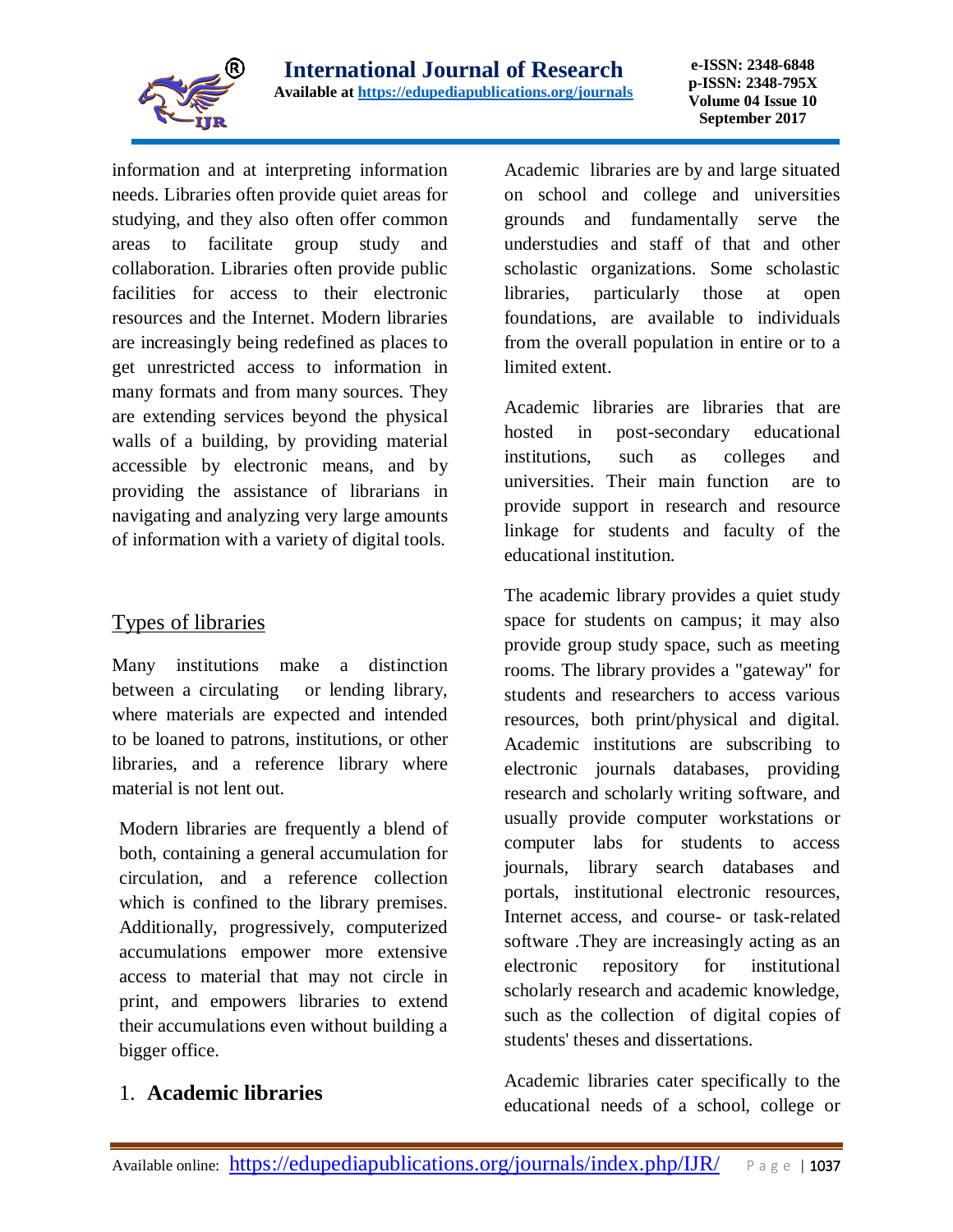

university where it is located, for the convenience of the students and teachers. However, in the case of a university, they will have more focus also on information related to research and projects

In terms of educational benefits, the Academic libraries are fully and comprehensively equipped to meet the varying demands of the students for their references and research on all subjects that form part of their curriculum.

- 2. Children's libraries: are special collections of books intended for juvenile readers and usually kept in separate rooms of general public libraries. Some children's libraries have entire floors or wings dedicated to them in bigger libraries while smaller ones may have a separate room or area for children. They are an educational agency seeking to acquaint the young with the world's literature and to cultivate a love for reading. Their work supplements that of the public schools. Services commonly provided by public libraries may include storytelling sessions for infants, toddlers, preschool children, or after-school programs, all with an intention of developing early literacy skills and a love of books. One of the most popular programs offered in public libraries are summer reading programs for children, families, and adults.
- 3. National Library

A national or state library serves as a national repository of information, and has the right of legal deposit, which is a legal requirement that publishers in the country need to deposit a copy of each publication with the library. Unlike a public library, a national library rarely allows citizens to borrow books. Often, their collections include numerous rare, valuable, or significant works. There are wider definitions of a national library, putting less emphasis on the repository character.

### 4. Public Library

A public library provides services to the general public. If the library is part of a countywide library system, citizens with an active library card from around that county can use the library branches associated with the library system. A library can serve only their city, however, if they are not a member of the county public library system. Much of the materials located within a public library are available for borrowing. The library staff decides upon the number of items patrons are allowed to borrow, as well as the details of borrowing time allotted. Typically, libraries issue library cards to community members wishing to borrow books. Often visitors to a city are able to obtain a public library card.

Many public libraries also serve as community organizations that provide free services and events to the public, such as reading groups and toddler story time. For many communities, the library is a source of connection to a vast world, obtainable knowledge and understanding, and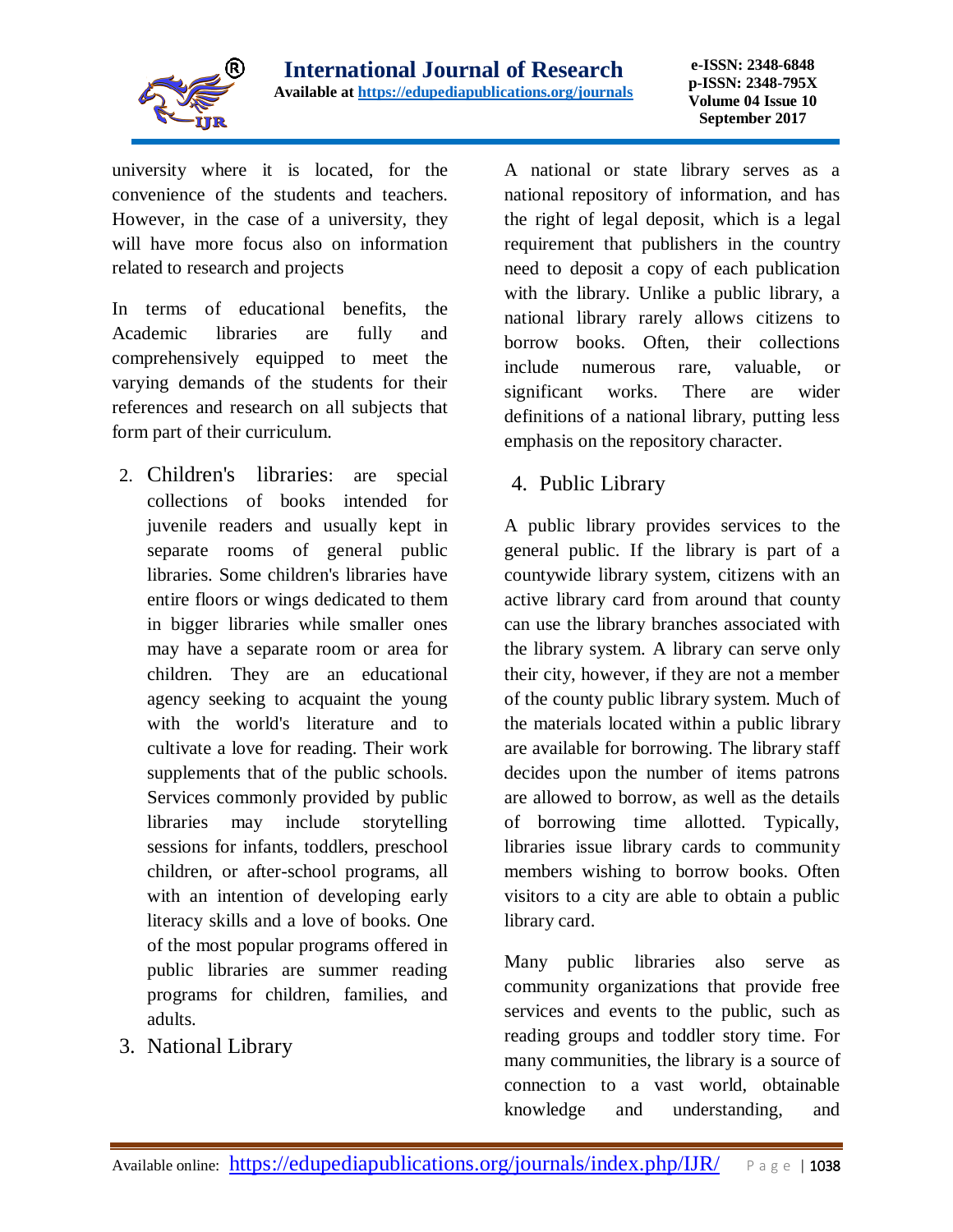

entertainment. Public libraries are protected and funded by the public they serve.

As the number of books in libraries have steadily increased since their inception, the need for compact storage and access with adequate lighting has grown. The stack system involves keeping a library's collection of books in a space separate from the reading room.

Library 2.0, a term coined in 2005, is the library's response to the challenge of Google and an attempt to meet the changing needs of users by using web 2.0 technology. Some of the aspects of Library 2.0 include, commenting, tagging, bookmarking, discussions, use of online social networks by libraries, plug-ins, and widgets. Inspired by web 2.0, it is an attempt to make the library a more user-driven institution.

Despite the importance of public libraries, they are routinely having their budgets cut by state legislature. Funding has dwindled so badly that many public libraries have been forced to cut their hours and release employees.

5. Reference libraries

A Reference library does not lend books and other items; instead, they must be read at the library itself. Typically, such libraries are used for research purposes, for example at a university. Some items at reference libraries may be historical and even unique. Many lending libraries contain a "reference section", which holds books, such as dictionaries, which are common reference

books, and are therefore not lent out. Such reference sections may be referred to as "reading rooms", which may also include newspapers and periodicals.

## 6. Research Libraries:

 A research library is a collection of materials on one or more subjects. A research library supports scholarly or scientific research and will generally include primary as well as secondary sources; it will maintain permanent collections and attempt to provide access to all necessary materials. A research library is most often an academic or national library, but a large special library may have a research library within its special field, and a very few of the largest public libraries also serve as research libraries. A large university library may be considered a research library; A research library can be either a reference library, which does not lend its holdings, or a lending library, which does lend all or some of its holdings.

7. Special Library

All other libraries, including digital libraries, fall into the "special library" category. Many private businesses and public organizations, including hospitals, churches, museums, research laboratories, law firms, and many government departments and agencies, maintain their own libraries for the use of their employees in doing specialized research related to their work. Depending on the particular institution, special libraries may or may not be accessible to the general public or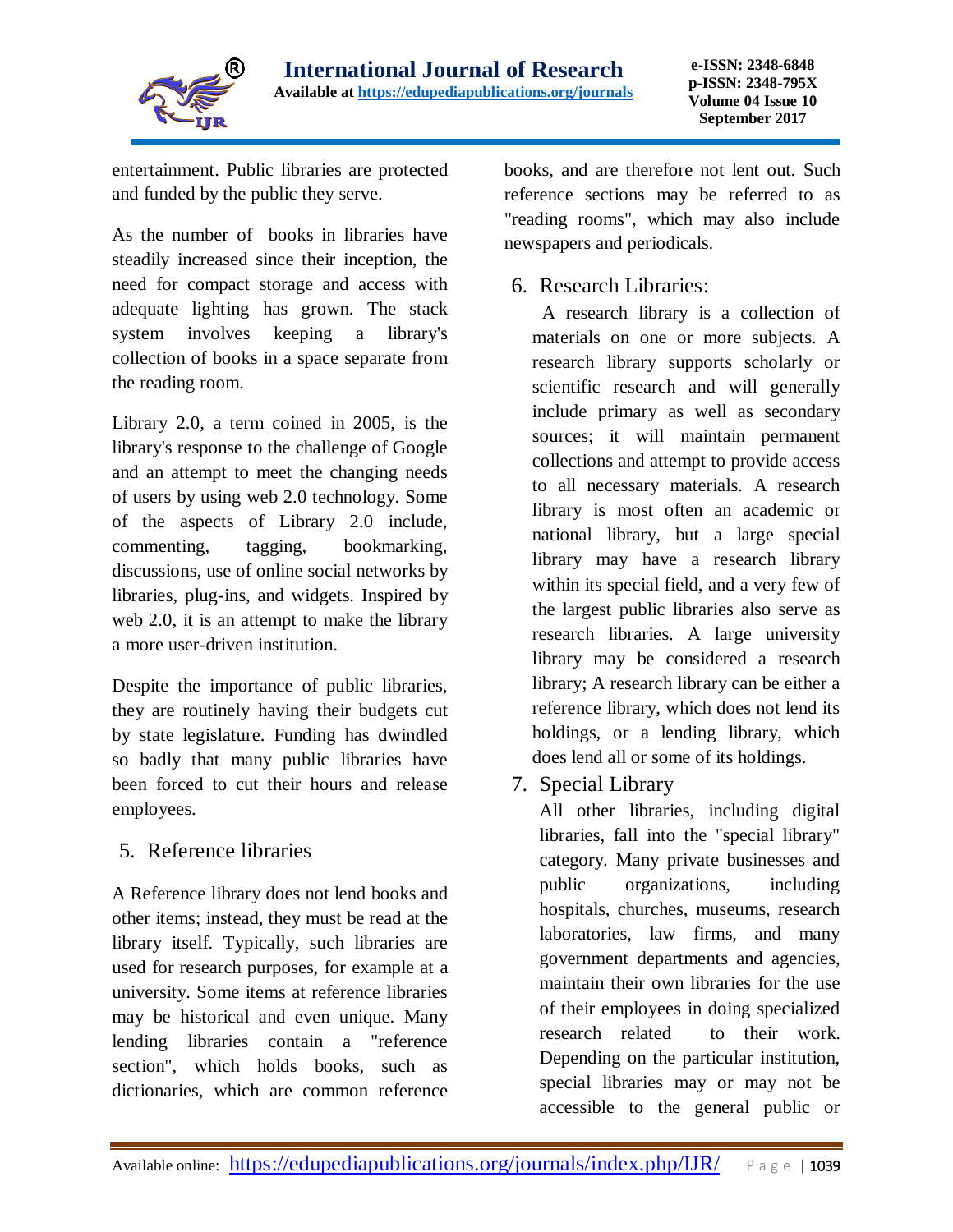

**e-ISSN: 2348-6848 p-ISSN: 2348-795X Volume 04 Issue 10 September 2017**

elements thereof. In more specialized institutions such as law firms and research laboratories, librarians employed in special libraries are commonly specialists in the institution's field rather than generally trained librarians, and often are not required to have advanced degrees in specifically library-related field due to the specialized content and clientele of the library.

Some special libraries, such as governmental law libraries, hospital libraries, and military base libraries commonly are open to public visitors to the institution in question. Depending on the particular library and the clientele it serves, special libraries may offer services similar to research, reference, public, academic, or children's libraries, often with restrictions such as only lending books to patients at a hospital or restricting the public from parts of a military collection. Given the highly individual nature of special libraries, visitors to a special library are often advised to check what services and restrictions apply at that particular library.

Special libraries are distinguished from special collections, which are branches or parts of a library intended for rare books, manuscripts, and other special materials, though some special libraries have special collections of their own, typically related to the library's specialized subject area.

The concept of libraries has undergone a revolution with the advent of the Information and Communication Technology. Now, a digital library is equipped with storage of digital collections, infrastructure and services to sustain lifelong learning, protection of recorded information and intellectual communiqué. We are fast progressing into the realm of visual learning. Digital technology is changing the way we read. Digital libraries with its perception on visualization are the need of the hour for schools, colleges, universities and even for higher education. Textbooks, audio lessons, videos and tutorials in digital formats can radically transform the educational system in both rural and suburban areas, by leaps and bounds. Advanced digital technologies throw open the door for educators to reinvent visual learning. Educators can now integrate visual education with digital learning by a useful merger of the teaching process with image technologies. Charts and digital images now play an important role in creating an information platform. With the advent and advancement of the E-libraries, education is set to become even more accessible resourceful and quality oriented to students using computers or tablets.

### **Role of Libraries in Promoting Education**

 Three sets of roles that libraries play in education are identified .Each of the role is clarified, joined by important measurements and illustrations. In any case, libraries give access to training by showing data abilities, by giving initiative and mastery in the utilization of data and data advances, and by taking an interest in systems that upgrade access to assets outside the school or group. Also, libraries help guarantee value in instruction by: (1) helping kids begin school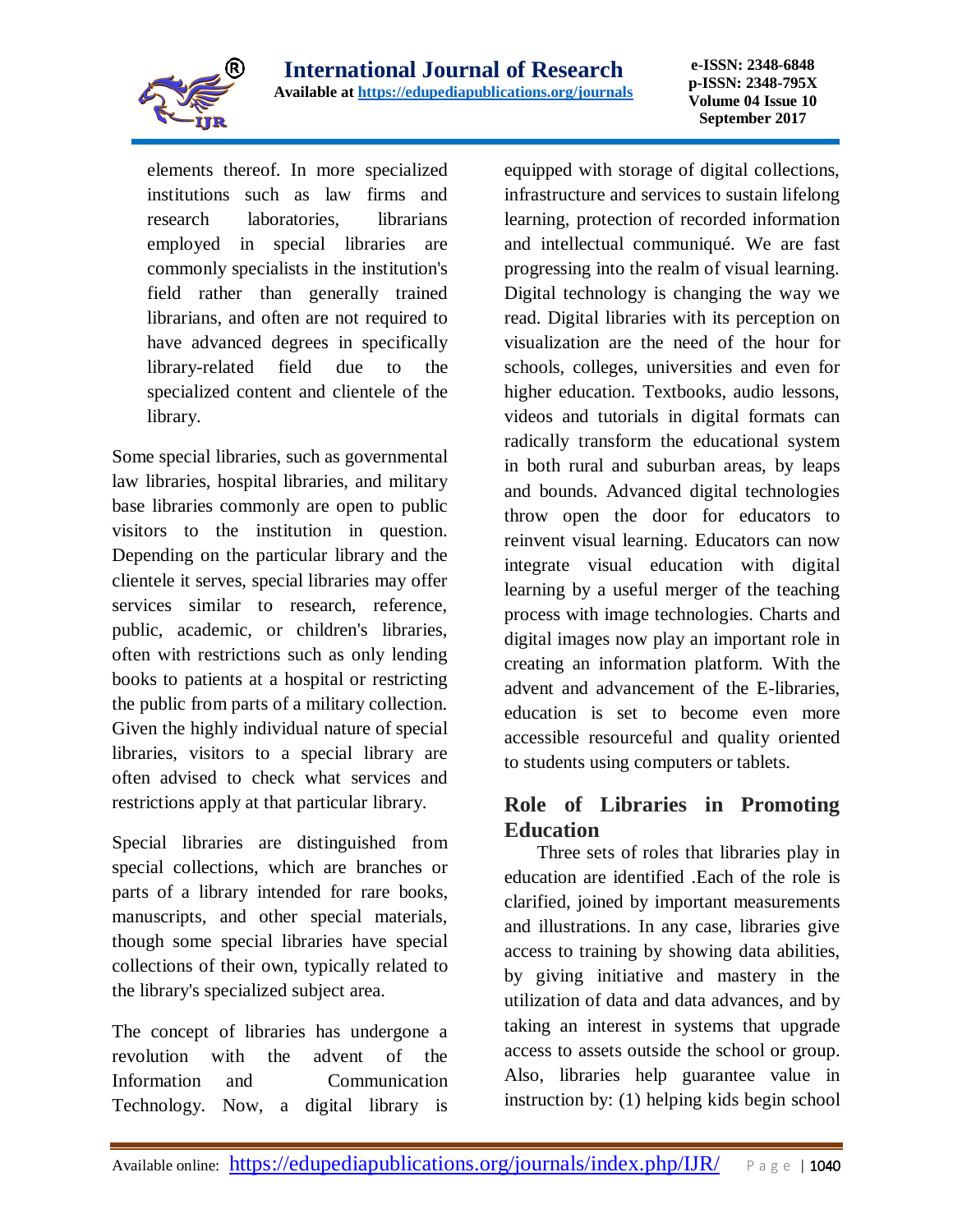

prepared to learn; (2) tending to the requirements of understudy most at risk. (3) giving access to data and thoughts unhampered by social, social, and monetary imperatives; (4) guaranteeing free and equivalent access to data and thoughts without geographic limitations; and (5) helping understudies remain free of medications and brutality, in a domain helpful for learning. A third part is that of affecting scholastic accomplishment for people and helping them in deep rooted picking up, getting ready people for beneficial work, advancing the happiness regarding perusing, advancing practical proficiency among grown-ups, planning people for capable citizenship, and preparing the United States to be first on the planet in science and arithmetic accomplishment.

Despite the differences in terminology used by them, the objective is similar, that is all these training programmes developed by these academic libraries aim to educate and train students and also academic staff to become information literate individuals. Information literate students are more effective consumers of information resources. They learn to recognize that information is packaged in a variety of ways, that it is packaged using a variety of Library assets, for example, online databases, electronic diaries, electronic books and other printed assets could add up to a large number of rupees and it is truly a gigantic venture by the library and the parent association. These assets are made accessible to the library clients with the end goal of instructing, learning and research exercises. These data assets might be squandered in the event that they are not utilized by understudies and scholastic staff alike. Keeping in mind the end goal to utilize these data assets viably, understudies and scholarly staff require data education aptitudes.

Numerous scholarly libraries in India have effectively built up a few sorts of preparing programs for their library clients and through these preparation programs they can furnish their clients with data proficiency abilities expected to utilize the wide exhibit of data assets accessible in the libraries .Several terms to indicate the exercises of teaching and preparing library clients to utilize library and data, for cases, client instruction

In spite of the distinctions in wording utilized by them, the goal is comparable, that is all these preparation programs created by these scholarly libraries mean to instruct and prepare understudies and furthermore scholastic staff to wind up data educated people.

Data proficient understudies are more successful shoppers of data assets. They figure out how to perceive that data is bundled in an assortment of ways, that it is bundled utilizing an assortment of techniques, that it serves a variety of interests, and that it contains a variety of value messages. Information literate students are more critical when they make decisions about the resources they use. Information literate citizens know how to use information to their best advantage at work and in everyday life. They identify the most useful information when making decisions such as where to locate a business, how to vote, or whether to have a child. They are able to evaluate newscasts, advertisements and

political campaign speeches, recognizing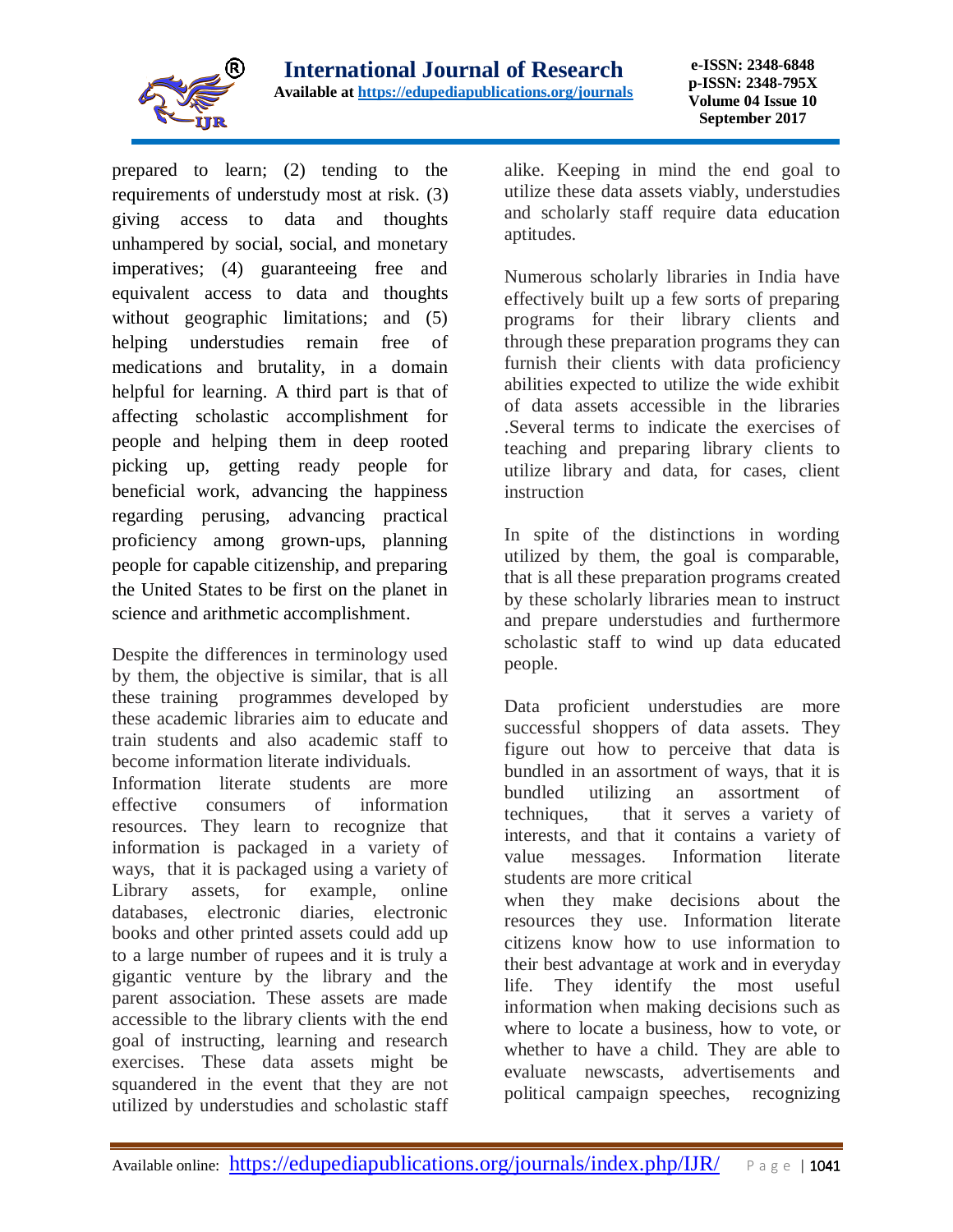

when statistics are being used to support only one aspect of a complex issue.

When statistics saturate all aspects of an issue, information literacy enables citizens to recognise deception and disinformation, so that they may make a truly informed decision. These citizens appreciate the value and power of information. They believe in the need for information to address problems and questions in their own lives, in their

communities and in society. They understand that information is not necessarily knowledge until it has been analysed, questioned and integrated into their existing body of knowledge and experiences. They are equipped to be lifelong learners because they know how to learn

sss.systems, that it serves an assortment of interests, and that it contains an assortment of significant worth messages. Data educated understudies are more basic when they settle on choices about the assets they utilize. Data educated subjects know how to utilize data further bolstering their best good fortune at work and in regular day to day existence. They distinguish the most helpful data when settling on choices, for example, where to find a business, how to vote, or whether to have a kid. They can assess reports, commercials and political battle addresses, perceiving when insights are being utilized to help just a single part of a perplexing issue.

At the point when insights soak all parts of an issue, data education empowers natives to perceive misleading and disinformation, with the goal that they may settle on a really educated choice. These subjects welcome the esteem and energy of data. They have

confidence in the requirement for data to address issues and inquiries in their own lives, in their groups and in the public arena. They comprehend that data is not really information until the point when it has been dissected, addressed and coordinated into their current assemblage of learning and encounters. They are prepared to be deep rooted students since they know how to learn .

### **Strategies to Move Forward**

In elevating the indian residents to end up plainly deep rooted students with the goal that they wind up noticeably skilled workforce, data education must be taken into genuine thought. The accompanying viewpoints should be tended to for the effective usage of data proficiency programs.

# 1. Creating data education norms for higher learning foundations in india.

Considering that India has not yet had its data education standard or model, a national exertion towards the foundation of such standard would guarantee that the significant data proficiency abilities are being installed in the educational modules of higher learning establishments. The higher specialists like the Ministry of Higher Education and the applicable organizations can start the foundation of the national data proficiency standard.

### 2. Change in perspective

There is a requirement for a change in perspective from the instructing focused to a learning-focused. Understudies specifically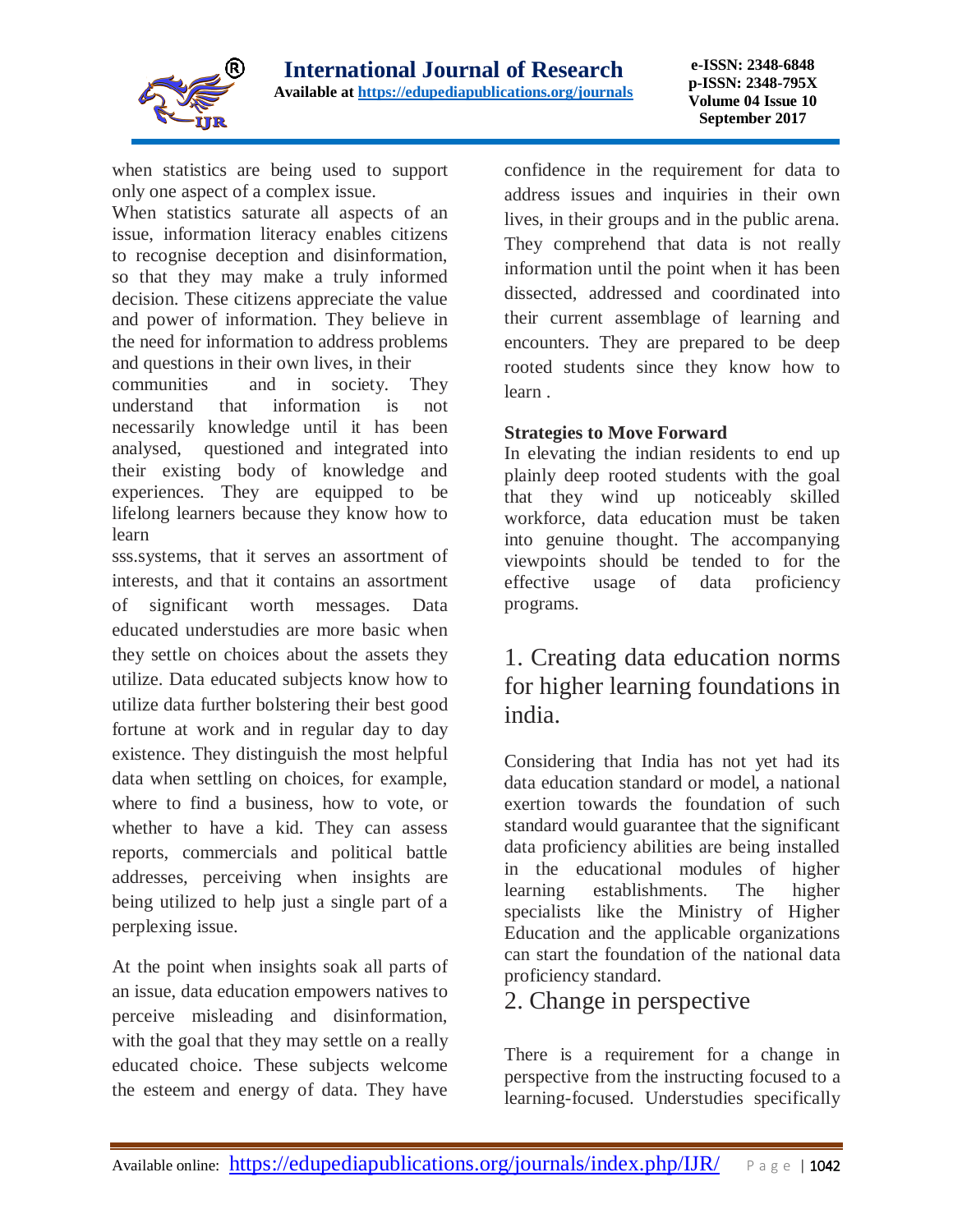

**e-ISSN: 2348-6848 p-ISSN: 2348-795X Volume 04 Issue 10 September 2017**

should be prepared to wind up plainly dynamic data searchers and basic masterminds. They can accomplish this in the event that they are given satisfactory preparing in data proficiency aptitudes. In addition, employees should be retrained to wind up noticeably amazing facilitators in the learning procedure. Curators should likewise be retrained to react effectively to the different data needs of understudies.

# 3. Incorporating data proficiency into the curriculum.

Information education has been effectively brought into the educational modules through various strategies. Data education programs as takes after:

a. Understudy focused, dynamic, and advance cooperative learning

b. Powerful instructional plan standards

c. Applicable course content for educational modules

As per them, building up the learning module must be finished by the two curators and the workforce. What's more, to guarantee appropriate execution obviously incorporated data proficiency program, classroom visits are prescribed to screen understudy's advance.

#### 4. *Self-learners and distance education*

A different approach to information literacy is through online information literacy instruction via the Internet. Such method has been found effective in reaching distance learners and overcoming

the problem of shortage of course instructors.

The work environment of the present and future requests another sort of specialist. In a worldwide commercial center, information is dispatched in picoseconds and gigabits. This colossal measure of data must be arranged, assessed and connected, and specialists must have the capacity to accumulate, integrate, translate and assess. Absence of these abilities at present costs business billions yearly in low efficiency, mishaps, truancy and poor item quality. Subsequently, Indian specialists must be data educated so as to wind up noticeably a effective workforce. So keeping in mind the end goal to accomplish this goal the data proficiency aptitudes must be instructed to understudies in schools and higher learning organizations. Data proficiency aptitudes must be installed into the educational modules. One essential perception is that presenting and actualizing data education requires the help from a few gatherings, for example, bookkeepers, media authorities, employees, and heads. In indian setting, it is suggested that a national review be directed to formally accumulate information on the present condition of data education in scholarly foundations in India. An agreement must be come to as to figure out what are the suitable substance and conveyance instrument for data proficiency in India. A standard ought to be suggested that would diagram the learning targets, execution markers, and results of data education. Hopefully, by doing this, the role of higher learning institutions in India in preparing lifelong learners can be fulfilled.

#### **REFERENCES**

[1] McClure, C. R. (1994). Network literacy: A role for libraries?. *Information Technology and libraries*, *13*(2), 115.

### Conclusion